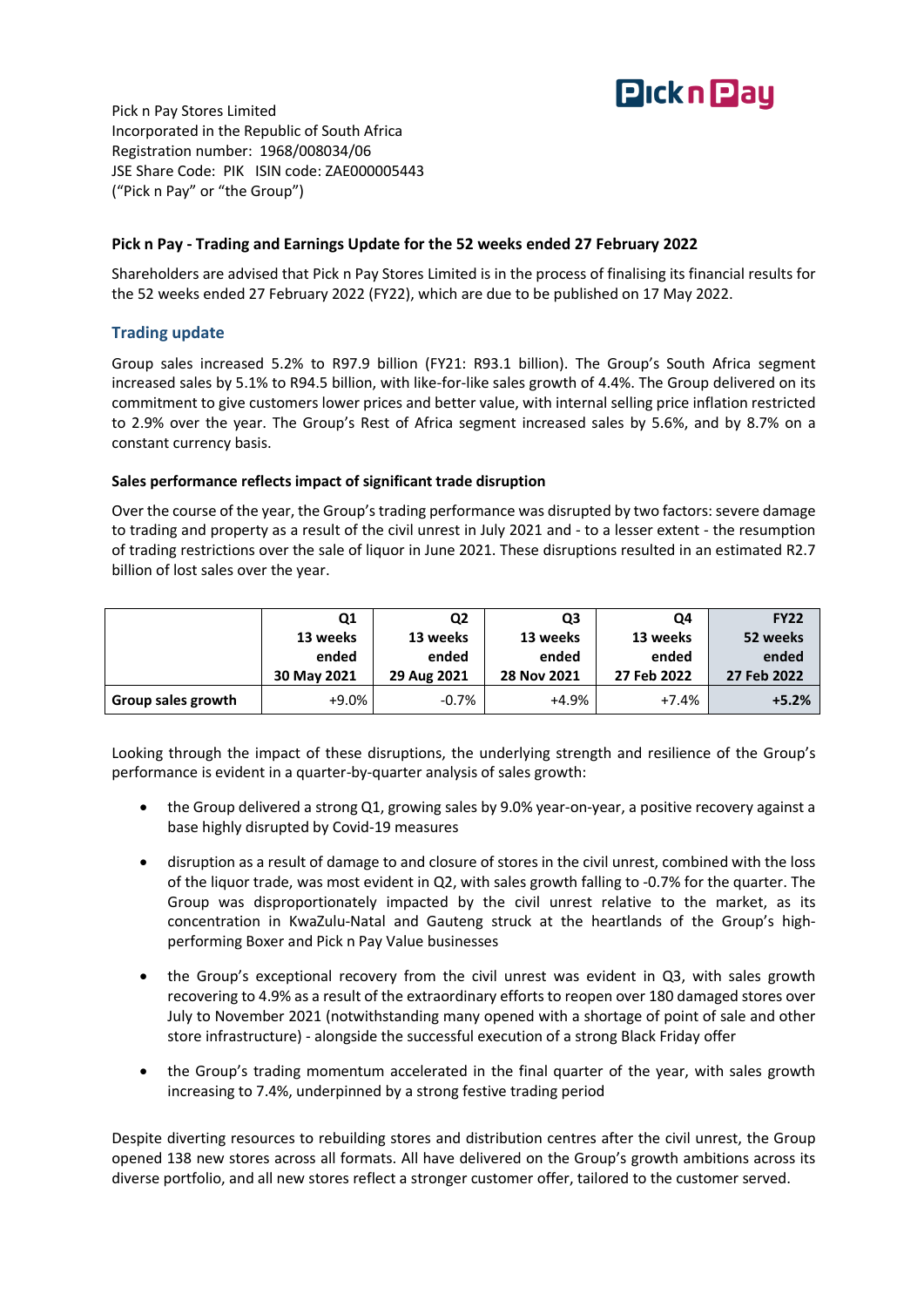#### **Impact of civil unrest**

As previously reported, 212 Pick n Pay and Boxer stores (10% of the Group's store estate) were damaged by looting and fire in the violence of July 2021, with a further 551 stores (27% of our store estate) closed for safety reasons at the height of the unrest. The Group's two largest distribution centres in KwaZulu-Natal suffered severe damage to infrastructure, and were looted of all stock.

The Group's rapid recovery from this devastation bears testimony to the tenacity and teamwork of its staff, franchise partners, suppliers and service providers. The two severely damaged distribution centres were back in operation within two weeks, and only 16 stores (nine Pick n Pay and seven Boxer) remain closed. These stores are in severely damaged shopping centres, where reopening depends on the restoration of the centre as a whole.

Overall, as a result of the unrest, the Group incurred material damage losses (stock, assets and other costs) of R870 million. The Group recovered these losses in full in FY22 under its SASRIA special riot insurance covers.

In addition, the Group estimates that the unrest resulted in approximately R1.8 billion of lost sales in FY22. The Group's business interruption (loss of profits) claims remain open, as not all of the affected stores have reopened for trade. The Group has provided business interruption insurers with interim submissionssetting out the earnings lost as a result of the unrest up to and including end October 2021.The Group received interim payments of R145 million from business interruption insurers in respect of these submissions in March 2022 (post year-end). These recoveries have not been accounted for in the Group's FY22 results in line with the technical requirements of International Financial Reporting Standards. To present the Group's underlying performance in its FY22 financial year, and its progress to date in finalising its civil unrest claims, additional pro forma financial information is provided below, which includes the insurance recoveries received after year-end. The balance of lost earnings is expected to be recovered in FY23, once insurers have completed the assessment of the full and final business interruption claim.

# **Category performance**

Group liquor sales increased 57.2% year-on-year. The Group lost a further 66 liquor trading days this year (FY21: 209 days) as a result of Covid-19 trading restrictions, with an estimated R0.9 billion in lost sales (FY21: R2.5 billion).

The Group's clothing division delivered a strong performance, with sales growth of 21.0% year-on-year, driven once again by market share gains across a number of women's, men's and childrenswear categories. On a two-year compound annual growth basis, clothing sales have increased by 11.7%.

The Group's on-demand online service ASAP! has delivered year-on-year growth of over 300% since its launch in August 2021. ASAP! is only one element of the Group's online retail offer, which includes its traditional scheduled delivery service and a Click n Collect offer. The Group's combined online offer has delivered compound annual growth of 72.5% over the past two years.

# **Earnings update**

The Group's FY22 earnings reflects the impact of the significant trade disruption summarised above. As confirmed, the Group has recovered all its material damage losses related to the unrest, which are included in the FY22 results.

Additional pro forma financial information is provided, with the inclusion of R145 million of interim business interruption payments received after year-end. The pro forma financial information presented, also excludes all non-cash hyperinflation gains and losses related to the Group's associate in Zimbabwe in line with normal Group practice to report comparable earnings.

As reported in the Group's interim results, all unrest-related costs and losses will be evidenced across the Group's Statement of Financial Performance as relevant (turnover, cost of sales, gross profit, trading expenses), with the majority of insurance recoveries recorded in other income in line with International Financial Reporting Standards. This will have an impact on the Group's FY22 reported margins and other financial ratios.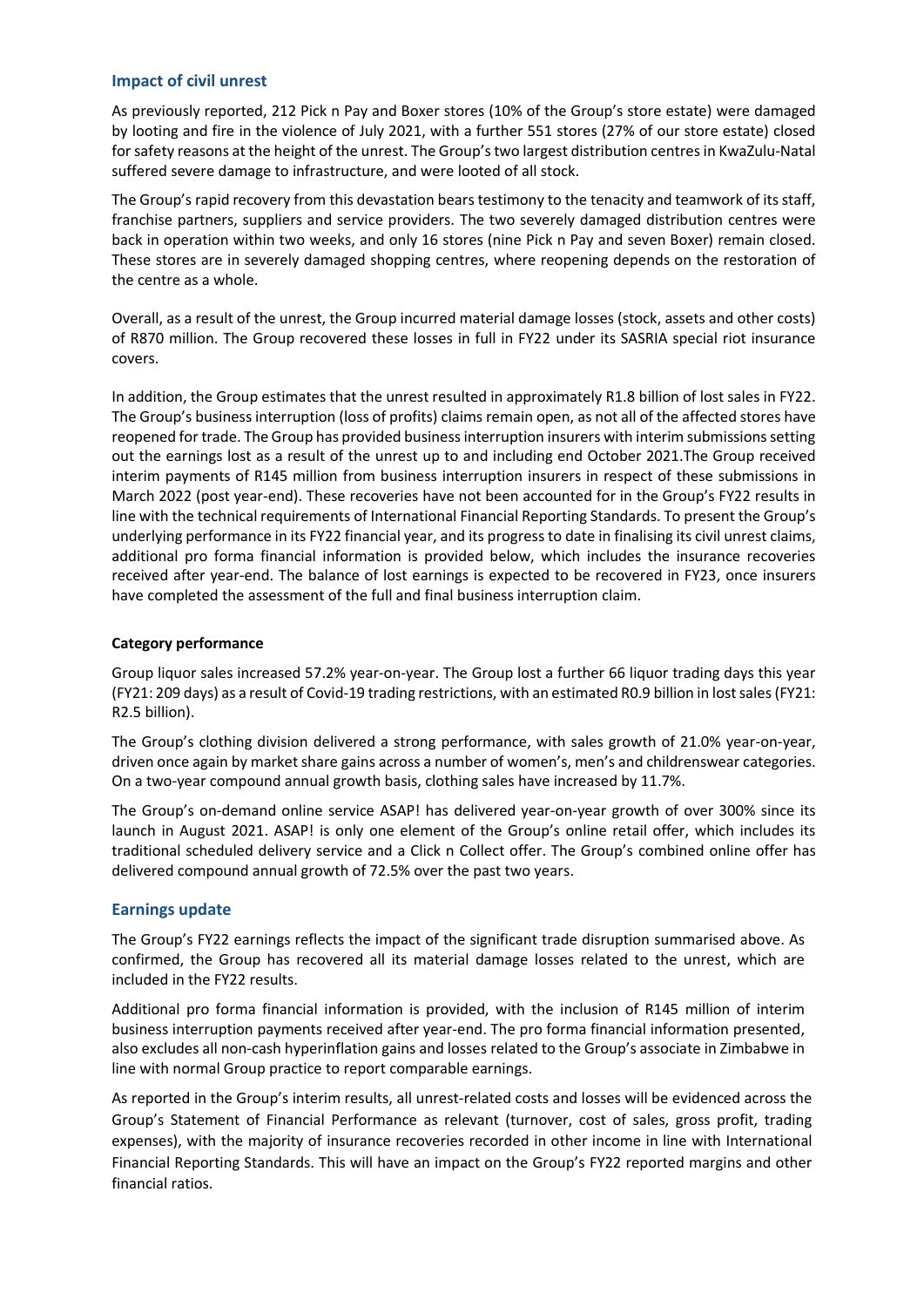**The Group expects its FY22 earnings to fall within the following ranges:**

|                                                                                                                                                                  | 52 weeks to<br>27 February 2022<br><b>Current period</b><br><b>Expected range</b><br>% growth | 52 weeks to<br>27 February 2022<br><b>Current period</b><br><b>Expected range</b><br>cents per share | 52 weeks to<br>28 February 2021<br><b>Prior period</b><br>Actual<br>cents per share |
|------------------------------------------------------------------------------------------------------------------------------------------------------------------|-----------------------------------------------------------------------------------------------|------------------------------------------------------------------------------------------------------|-------------------------------------------------------------------------------------|
| <b>Reported earnings metrics</b>                                                                                                                                 |                                                                                               |                                                                                                      |                                                                                     |
| Earnings per share (EPS)                                                                                                                                         | 18% - 28%                                                                                     | 238.97 - 259.22                                                                                      | 202.52                                                                              |
| Diluted EPS                                                                                                                                                      | 18% - 28%                                                                                     | 237.10 - 257.19                                                                                      | 200.93                                                                              |
| Headline earnings per share (HEPS)                                                                                                                               | 8% - 18%                                                                                      | 247.65 - 270.59                                                                                      | 229.31                                                                              |
| Diluted HEPS                                                                                                                                                     | $8\% - 18\%$                                                                                  | 245.71 - 268.46                                                                                      | 227.51                                                                              |
|                                                                                                                                                                  |                                                                                               |                                                                                                      |                                                                                     |
| Pro forma earnings metrics <sup>®</sup> - including insurance recoveries<br>received post year-end and excluding all non-cash<br>hyperinflation gains and losses |                                                                                               |                                                                                                      |                                                                                     |
| Headline earnings per share (HEPS)                                                                                                                               | 18% - 28%                                                                                     | 277.79 - 301.34                                                                                      | 235.42                                                                              |
| <b>Diluted HEPS</b>                                                                                                                                              | 18% - 28%                                                                                     | 275.61 - 298.97                                                                                      | 233.57                                                                              |

*\*Pro forma HEPS and diluted HEPS include R145 million of business interruption insurance proceeds (net of tax) received in March 2022 (post year-end) related to the civil unrest and, in line with normal Group practice, exclude all non-cash hyperinflation gains and losses related to the Group's TM business in Zimbabwe. Growth in pro forma HEPS will be the Group's primary measure in determining its FY22 dividend pay-out ratio.*

# **Progress on strategic priorities**

The Group is well-advanced in finalising its strategic plan under the leadership of new CEO, Pieter Boone. The plan will target an acceleration in growth on a sustainable basis, and will focus on a number of key areas, including:

- a revitalised customer value proposition in Pick n Pay, with a simpler and more compelling approach to differentiating our stores so that each store feels local and excites customers. This will build on excellent progress over the past year in strengthening our offer to more affluent customers, with the successful refurbishment of 40 Pick n Pay Select supermarkets, all of which are delivering strong customer growth through innovation in product, design, layout and convenience
- a determination to offer even lower prices, better value, and better service to customers. This will be particularly important to lower-income customers in a period when spending power is likely to be further squeezed. Core to this will be the delivery of R3.0 billion of savings over the next 3 years through Project Future - with identified efficiencies across our operations delivering a swifter and more efficient business
- a further acceleration in the development of our Boxer limited-range discount business, which is continuing to delight customers in search of exceptional value, great promotions and great service
- a step change in the growth and development of the Group's omnichannel offer and an acceleration in other high-growth divisions including clothing
- creating a future-focused organisation at every level, with trained, motivated and engaged colleagues in every part of the organisation

The Group intends to provide more detail on this strategy at its full-year results presentation and operational update in May (see below for details).